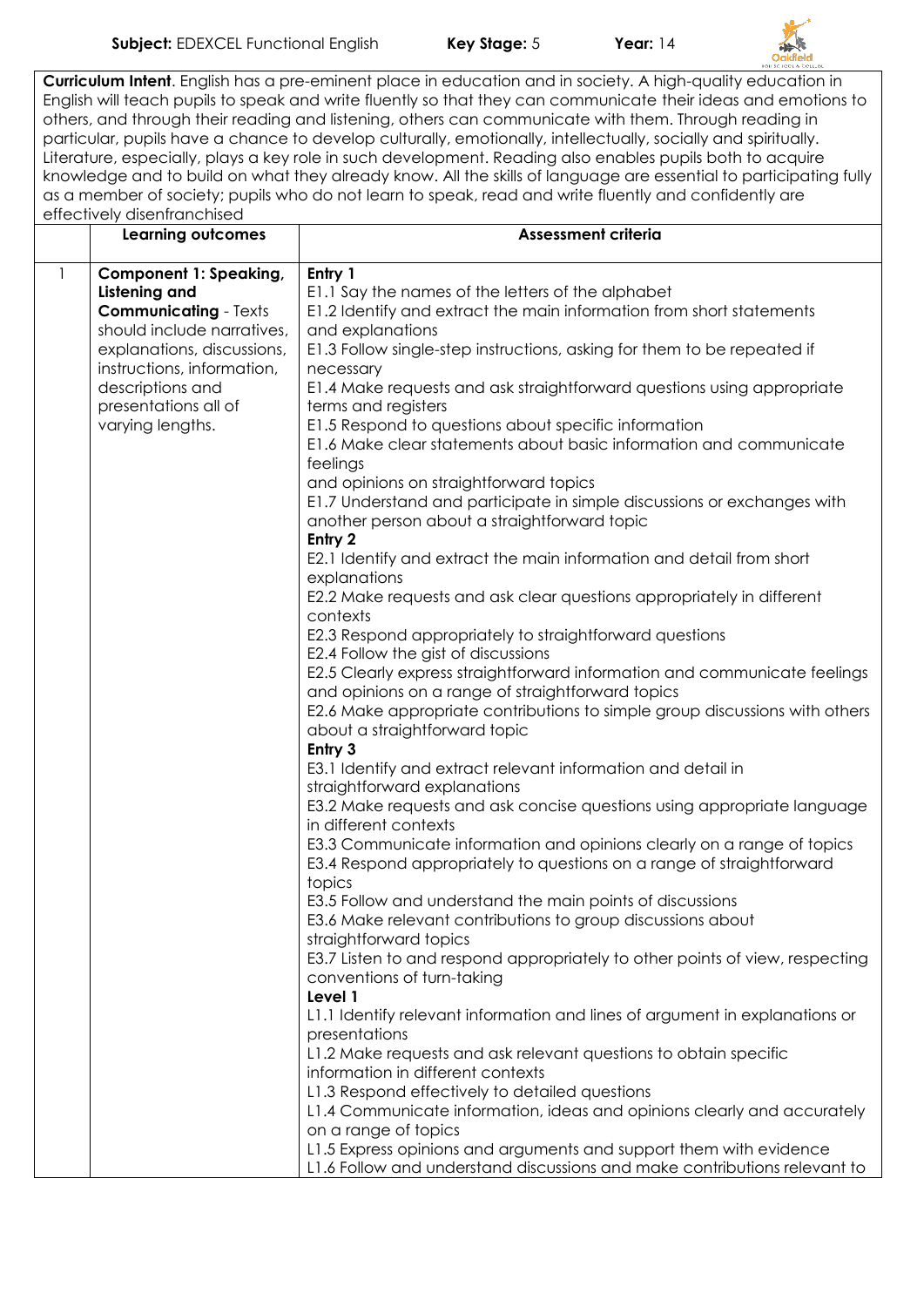|   |                                                   | the situation and the subject                                                                                                                       |
|---|---------------------------------------------------|-----------------------------------------------------------------------------------------------------------------------------------------------------|
|   |                                                   | L1.7 Use appropriate phrases, registers and adapt contributions to take                                                                             |
|   |                                                   | account of audience, purpose and medium                                                                                                             |
|   |                                                   | L1.8 Respect the turn-taking rights of others during discussions, using                                                                             |
|   |                                                   | appropriate language for interjection                                                                                                               |
| 2 | <b>Component 2: Reading -</b>                     | Entry 1                                                                                                                                             |
|   | Texts should include a                            | E1.8 Read correctly words designated for Entry Level 1 (see Annexe B)                                                                               |
|   | range of straightforward                          | E1.9 Read simple sentences containing one clause                                                                                                    |
|   | texts on a range of topics                        | E1.10 Understand a short piece of text on a simple subject                                                                                          |
|   | and of varying lengths                            | Entry 2                                                                                                                                             |
|   | that instruct, describe,<br>explain and persuade. | E2.7 Read correctly words designated for Entry Level 2 (see Annexe C)<br>E2.8 Understand the main points in texts                                   |
|   |                                                   | E2.9 Understand organisational markers in short, straightforward texts                                                                              |
|   |                                                   | E2.10 Use effective strategies to find the meaning of words and check their                                                                         |
|   |                                                   | spelling (e.g. a simple dictionary, spell-checker)                                                                                                  |
|   |                                                   | E2.11 Read and understand sentences with more than one clause                                                                                       |
|   |                                                   | E2.12 Use illustrations, images and captions to locate information<br>Entry 3                                                                       |
|   |                                                   | E3.8 Read correctly words designated for Entry Level 3 (see Annexe D)                                                                               |
|   |                                                   | E3.9 Identify, understand and extract the main points and ideas in and                                                                              |
|   |                                                   | from texts                                                                                                                                          |
|   |                                                   | E3.10 Identify different purposes of straightforward texts                                                                                          |
|   |                                                   | E3.11 Use effective strategies to find the meaning of words (e.g. a                                                                                 |
|   |                                                   | dictionary, working out meaning from context; using knowledge of                                                                                    |
|   |                                                   | different word types)                                                                                                                               |
|   |                                                   | E3.12 Understand organisational features and use them to locate relevant                                                                            |
|   |                                                   | information (e.g. contents, index, menus, tabs and links)<br>Level 1                                                                                |
|   |                                                   | L1.9 Identify and understand the main points, ideas and details in texts                                                                            |
|   |                                                   | L1.10 Compare information, ideas and opinions in different texts                                                                                    |
|   |                                                   | L1.11 Identify meanings in texts and distinguish between fact and opinion                                                                           |
|   |                                                   | L1.12 Recognise that language and other textual features can be varied to                                                                           |
|   |                                                   | suit different audiences and purposes                                                                                                               |
|   |                                                   | L1.13 Use reference materials and appropriate strategies (e.g. using                                                                                |
|   |                                                   | knowledge of different word types) for a range of purposes, including to                                                                            |
|   |                                                   | find the meaning of words                                                                                                                           |
|   |                                                   | L1.14 Understand organisational and structural features and use them to<br>locate relevant information (e.g. index, menus, subheadings, paragraphs) |
|   |                                                   | in a range of straightforward texts                                                                                                                 |
|   |                                                   | L1.15 Infer from images meanings not explicit in the accompanying text                                                                              |
|   |                                                   | L1.16 Recognise vocabulary typically associated with specific types and                                                                             |
|   |                                                   | purposes of texts (e.g. formal, informal, instructional, descriptive,                                                                               |
|   |                                                   | explanatory and persuasive)                                                                                                                         |
|   |                                                   | L1.17 Read and understand a range of specialist words in context                                                                                    |
|   |                                                   | L1.18 Use knowledge of punctuation to aid understanding of<br>straightforward texts                                                                 |
| 3 | <b>Component 3: Writing -</b>                     | Entry 1                                                                                                                                             |
|   | Texts should include                              | 1E1.11 Punctuate simple sentences with a capital letter and a full stop                                                                             |
|   | straightforward texts such                        | E1.12 Use a capital letter for the personal pronoun 'I' and the first letter of                                                                     |
|   | as narratives, instructions,                      | proper nouns                                                                                                                                        |
|   | explanations and reports                          | E1.13 Use lower-case letters when there is no reason to use capital letters                                                                         |
|   | of varying lengths.                               | E1.14 Write the letters of the alphabet in sequence and in both upper and                                                                           |
|   |                                                   | lower case                                                                                                                                          |
|   |                                                   | E1.15 Spell correctly words designated for Entry Level 1 (see Annexe B)                                                                             |
|   |                                                   | E1.16 Communicate information in words, phrases and simple sentences                                                                                |
|   |                                                   | Entry 2<br>E2.13 Use basic punctuation correctly (e.g. full stops, capital letters,                                                                 |
|   |                                                   | question and exclamation marks)                                                                                                                     |
|   |                                                   | E2.14 Form regular plurals                                                                                                                          |
|   |                                                   | E2.15 Use the first and second letters to sequence words in alphabetical                                                                            |